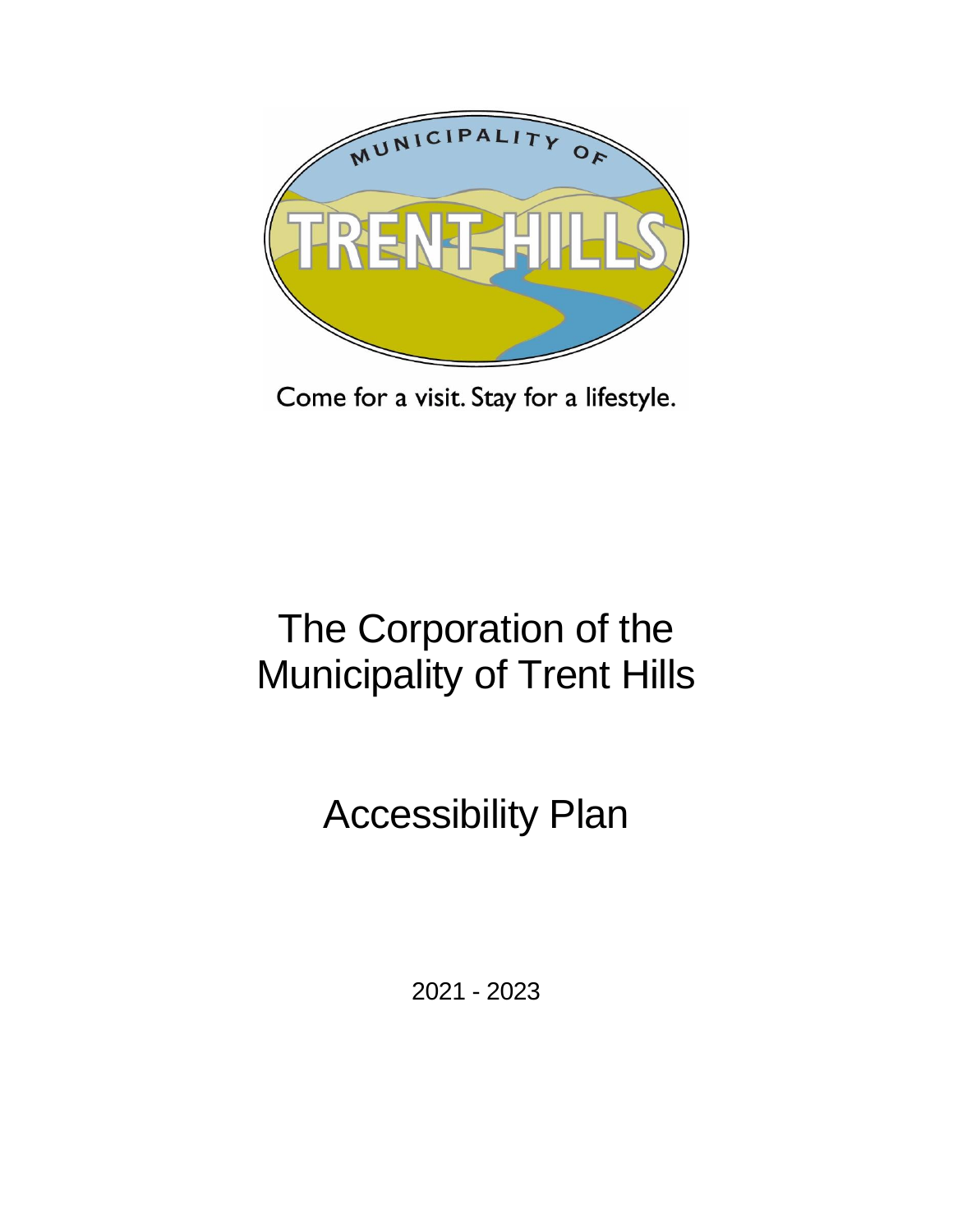## **Table of Contents**

| <b>Section 1:</b> | Municipal Jurisdiction and Highlights               | $\mathbf 2$ |
|-------------------|-----------------------------------------------------|-------------|
| <b>Section 2:</b> | Purpose and Scope of the Plan                       | 3           |
| <b>Section 3</b>  | <b>Trent Hills Accessibility Advisory Committee</b> | 5           |
| <b>Section 4:</b> | Communication of Committee Recommendations          | 6           |
| Section 5:        | <b>Consultation Activities</b>                      | 7           |
|                   | <b>Section 6:</b> Accessibility Plan Review         | 7           |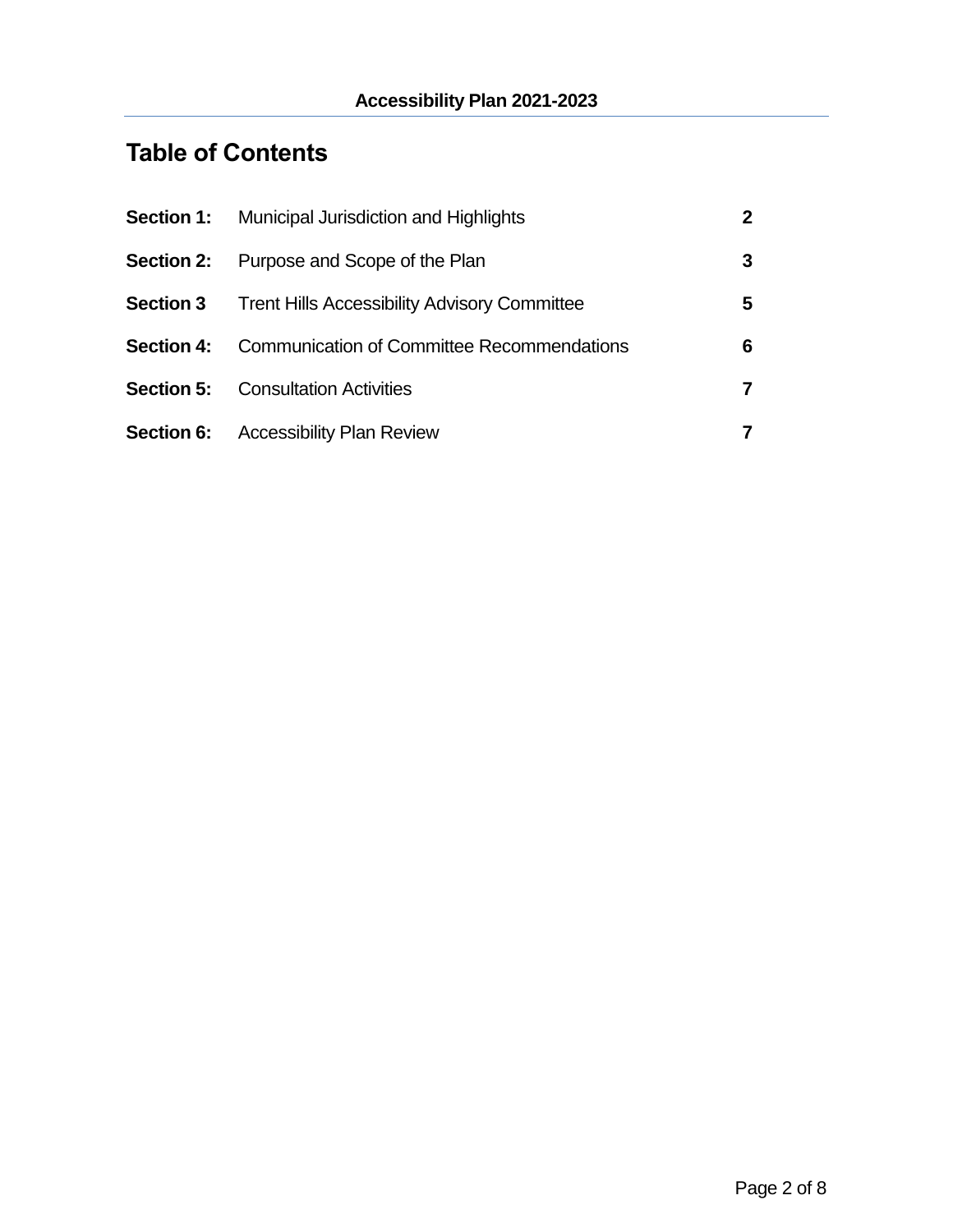### **Section 1: Municipal Jurisdiction & Highlights**

### **Contact Information**

**The Corporation of the Municipality of Trent Hills, Clerks Office**

66 Front Street, South P.O. Box 1030 Campbellford, Ontario K0L 1L0 Telephone: 705.653.1900 Email: clerksoffice@trenthills.ca

### **Municipal Highlights**

In 2001, the Municipality of Campbellford/Seymour, the Township of Percy, and the Village of Hastings amalgamated to form the Municipality of Trent Hills. Combined, Trent Hills has a population of 12,900 based on the 2016 Canadian Census.

Strategically located along the Trent Severn Waterway in Northumberland County in Eastern Ontario, just north of Highway 401 and just south of Highway 7, the quality of life in Trent Hills is second to none. Trent Hills is a vibrant area that is an ideal destination for business and vacation, as well as rural living; with fresh, clean air, clear waters and some of the most picturesque rural landscapes in Ontario.

We share a strong sense of community and pride in our warm, friendly manner and close-knit neighbourhoods. Our three urban communities of Campbellford, Hastings, and Warkworth are flourishing in growth and development. We have proudly attracted a microbrewery, artisans, professionals, tourism operators, organic farmers, unique retailer trades people, landscape designers, wellness practitioners, manufacturers, and worldclass musicians. They locate in Trent Hills because of the lifestyle, the convenient location, the fresh air and a bright future.

Trent Hills offers the best of both worlds; we are quaint small towns with big city expectations. It is because of these expectations that Trent Hills has grown into the prosperous, diverse and rich cultural area we enjoy today. Whether you're a busy professional, a young family, or retired couple there is something for every taste, style, hobby or way of life.

Trent Hills has been working to prevent and remove barriers of accessibility in order to ensure that everyone has the opportunity to experience life in Trent Hills.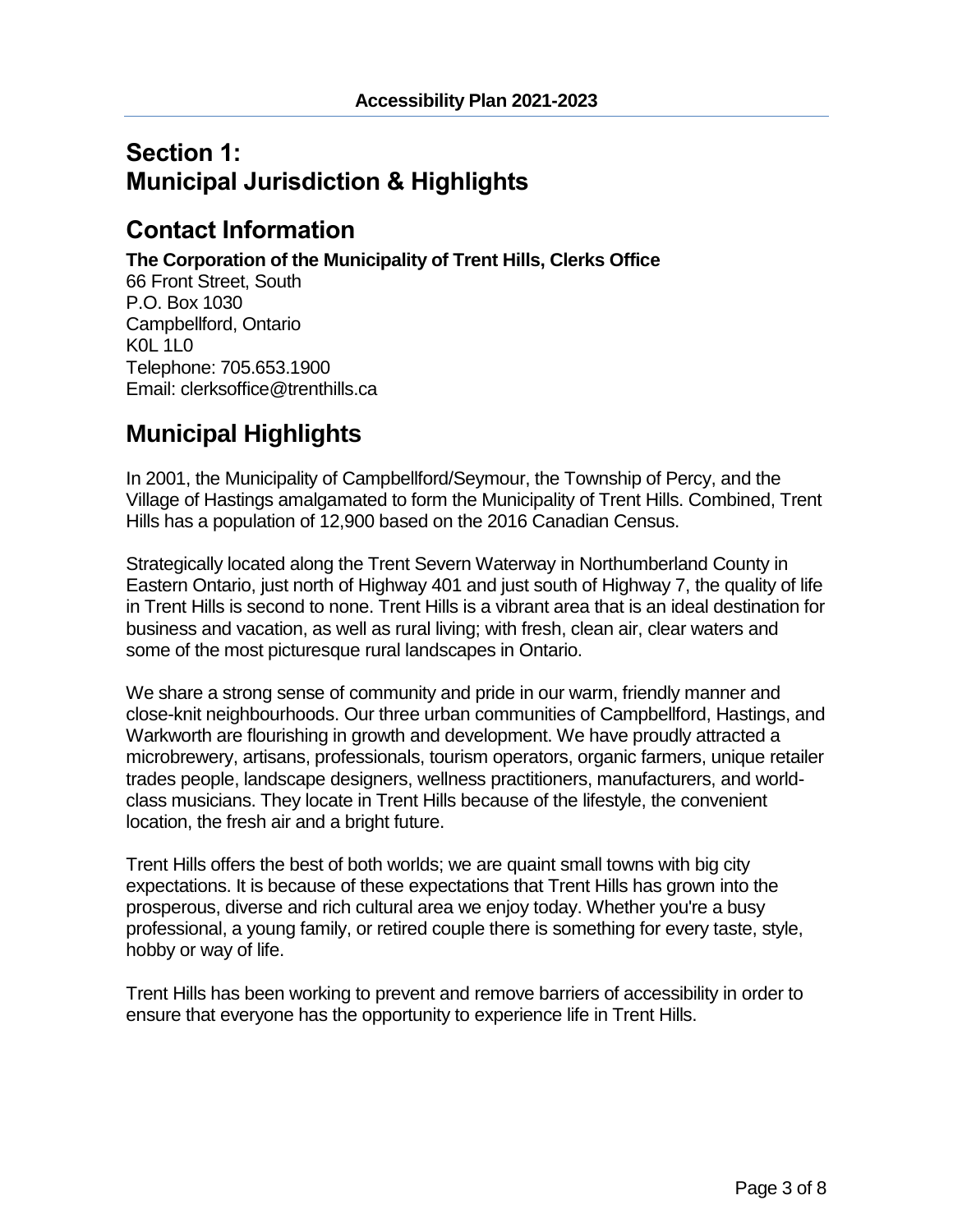### **Section 2: Purpose and Scope of the Plan**

The Accessibility for Ontarians with Disabilities Act, 2005 (AODA) was passed to improve access and opportunities for people with disabilities and to enable their involvement in the identification, removal, and prevention of barriers so that they can participate fully in the life of the Province. Under the authority of the AODA, municipalities are required to prepare a multi-year accessibility plan and make the plan available to the public. The ultimate goal of the AODA, and the premise of the municipalities accessibility planning, is to work towards removing barriers across Ontario over time while providing municipalities with the flexibility to devise their own priorities and appoint appropriate timelines for barrier prevention and removal.

The AODA defines disability and barrier to include the following:

#### Disability

- (a) any degree of physical disability, infirmity, malformation or disfigurement that is caused by bodily injury, birth defect or illness and, without limiting the generality of the foregoing, includes diabetes mellitus, epilepsy, a brain injury, any degree of paralysis, amputation, lack of physical coordination, blindness or visual impediment, deafness or hearing impediment, muteness or speech impediment, or physical reliance on a guide dog or other animal or on a wheelchair or other remedial appliance or device,
- (b) a condition of mental impairment or a developmental disability,
- (c) a learning disability, or a dysfunction in one or more of the processes involved in understanding or using symbols or spoken language,
- (d) a mental disorder, or
- (e) an injury or disability for which benefits were claimed or received under the insurance plan established under the *Workplace Safety and Insurance Act, 1997*; ("handicap")

#### Barrier

anything that prevents a person with a disability from fully participating in all aspects of society because of his or her disability, including a physical barrier, an architectural barrier, an information or communications barrier, an attitudinal barrier, a technological barrier, a policy or a practice; ("obstacle")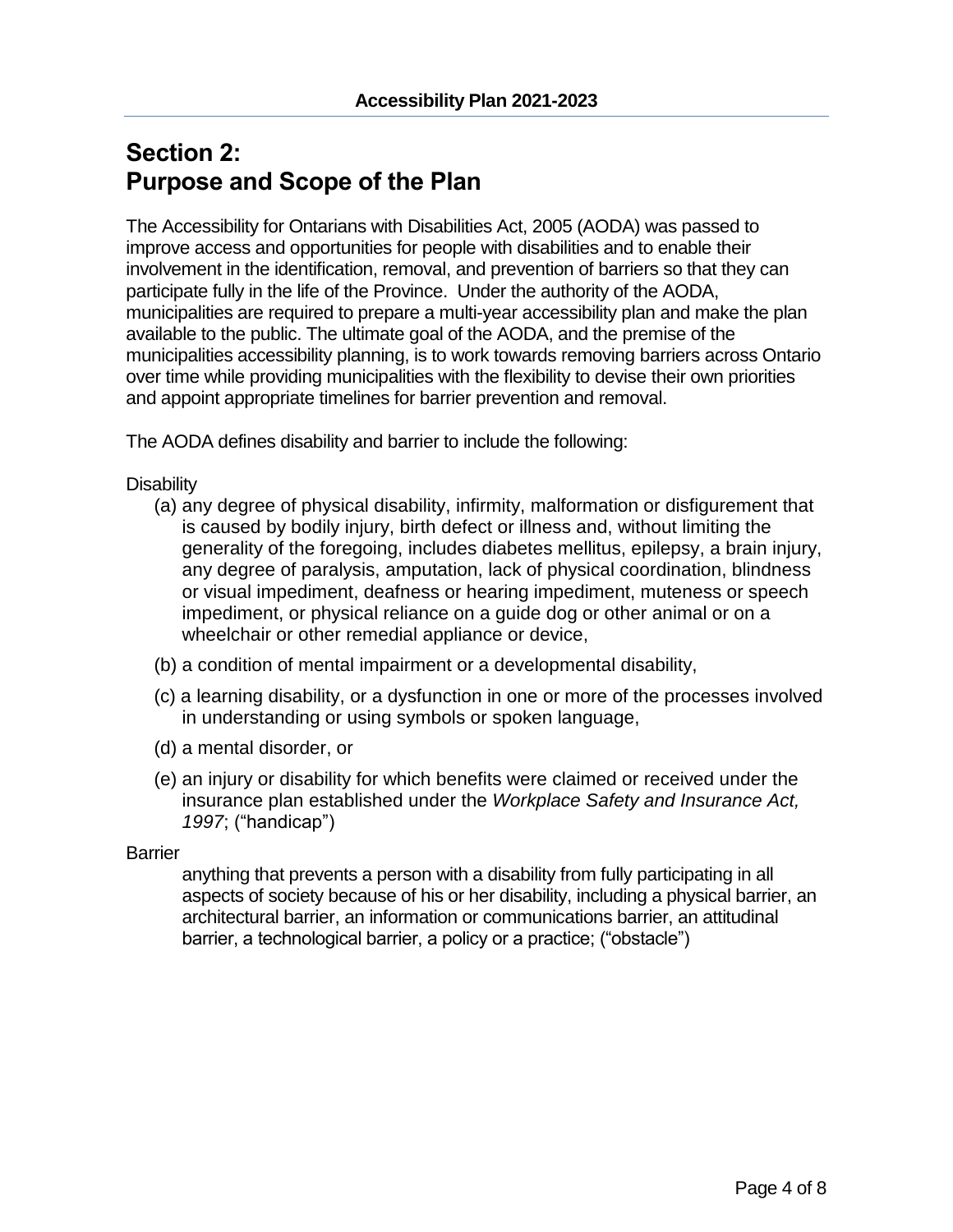When accessing barriers, some considerations are:

#### **1. Communication Barriers**

- Difficulties receiving information in person or by telephone, interacting with staff, receiving training
- Staff unaware of how to communicate with people with disabilities or refuse service

#### **2. Information Barriers**

 Inadequate or incomprehensible signage, difficulties reading brochures, forms, manuals, websites, fax transmissions, equipment labels, computers

### **3. Architectural Barriers**

- Building design, areas adjacent to a building, size of doorways, shape of a room
	- o Interior doors (width, signage, power assist, hardware, vision panels)
	- $\circ$  Entrance ways doors (hardware, dimensions, power assist), lighting, signage, vestibules
	- $\circ$  Lobby, hallways, and corridors (width, path of travel, signage, doorways)

#### **4. Physical Barriers – Objects added to the environment**

- Doors, windows, furniture, workstations, and playgrounds
- Elevators (location, operation, design, signage, lettering large and contrasting, lighting, control panel – Braille numbers
- Washrooms (signage, doors hardware, cubicles, accessories, integrated alarms)
- Parking (signage, location, markings, lighting)
- Drop-off and loading zones (approach and exit design, location, signage)
- Walkways and ramps (curb cuts, width, surface, slope)
- Meeting rooms (seating, hearing assistive devices, the path of travel)
- Stairways (handrails, surface, colour contrast, lighting)
- Office Administration (doors hardware, signage, equipment accessories, path of travel)
- Food service (counter design, signage, table eating area, path of travel)
- First Aid and Emergency (doors hardware, signage, accessories)
- Recreational facilities
	- $\circ$  Dressing rooms (doors hardware, the path of travel, bench/seating, showers, washrooms, signage, integrated alarms
	- o Spectator seating (signage, path of travel and lighting, design, views, location)
	- o Spectator areas (signage, path of travel, design, views)
	- o Ice Surface (entrances, bench design)
	- o Ticket and Admissions (counter design, signage, amenities)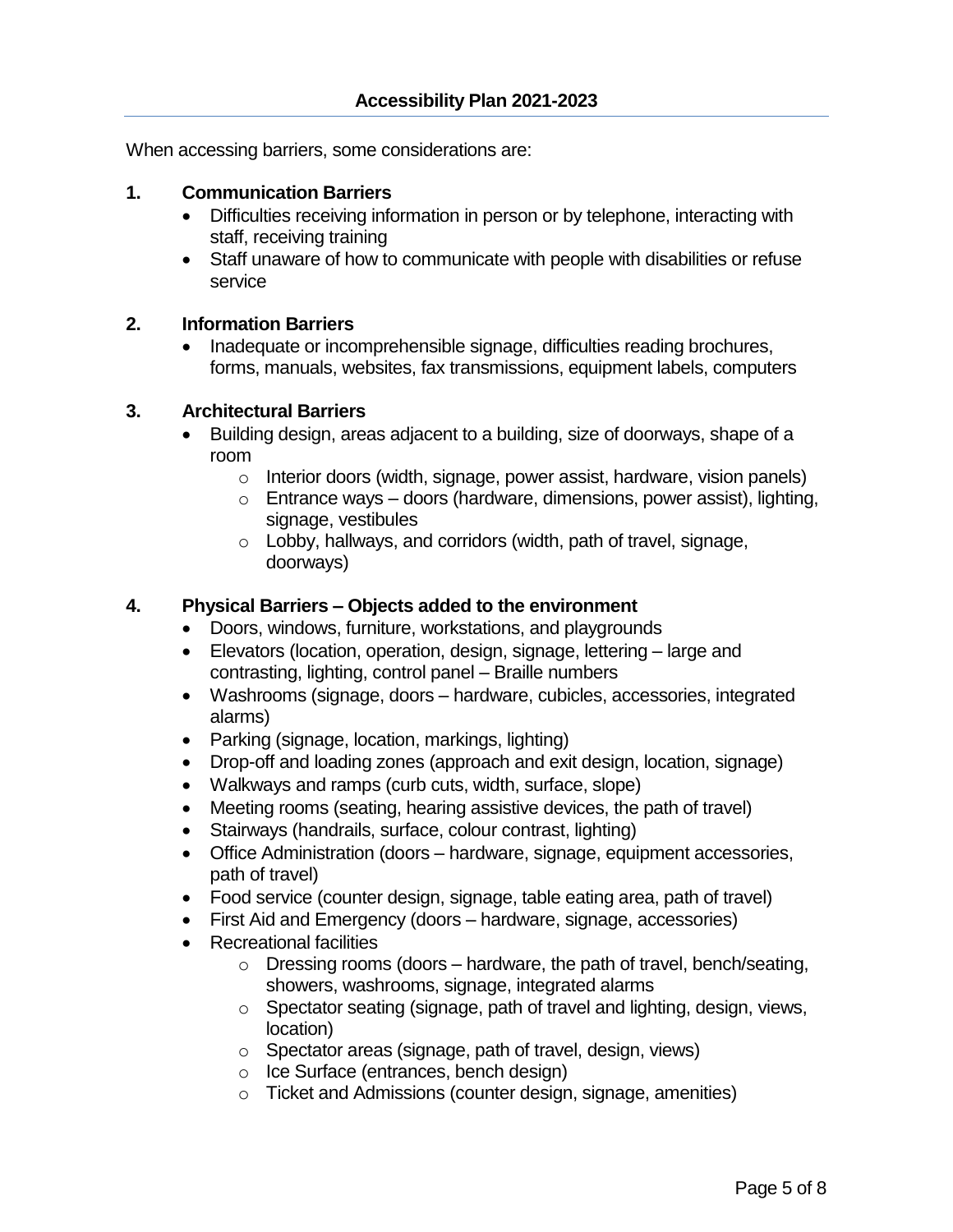#### **5. Policy Barriers**

 Rules, regulations and protocols that prevent you from doing your job or restrict public participation

#### **6. Technology Barriers**

 Computers, photocopiers, fax machines, telephones (location, design, features, signage, lighting), switches, inadequate assistive technology

#### **7. Smoke-Free Barriers**

- To make the Municipality of Trent Hills smoke free for people with breathing disabilities
	- o Provincial legislation
	- o By-law (Parks)

### **Section 3: Trent Hills Accessibility Advisory Committee**

The Trent Hills Accessibility Advisory Committee was formed and the first meeting was held February 13<sup>th</sup>, 2003. The purpose of the committee is to promote equal opportunity and access for all persons, regardless of needs in order that all persons may participate as fully as possible in all aspects of community life in the Municipality of Trent Hills.

The current Trent Hills Accessibility Advisory Committee By-law is the governance of the Accessibility Advisory Committee.

Pursuant to the Trent Hills Accessibility Advisory Committee By-law, the Committee consists of a Council appointee who acts as the Chairperson, five (5) Members of the Public, and the Mayor as an ex-officio member. Members of the Public who are appointed to the Committee have an active interest in removing barriers for those people with disabilities or are residents of the Municipality who have a disability as defined under the AODA. Primary staff support to the Committee is provided by the Clerk's Office.

#### **Members of the Accessibility Advisory Staff Support: Committee**:

1 Council Representative **required** Mayor (ex-officio)

5 Members of the Public Clerk's Office and other staff as

The Trent Hills Accessibility Advisory Committee By-law establishes the following mandate for the Trent Hills Accessibility Advisory Committee:

- Accessibility Plan
	- $\circ$  To review the Accessibility Plan annually and recommend goals and objectives relating to accessibility issues in the Municipality, for Council consideration.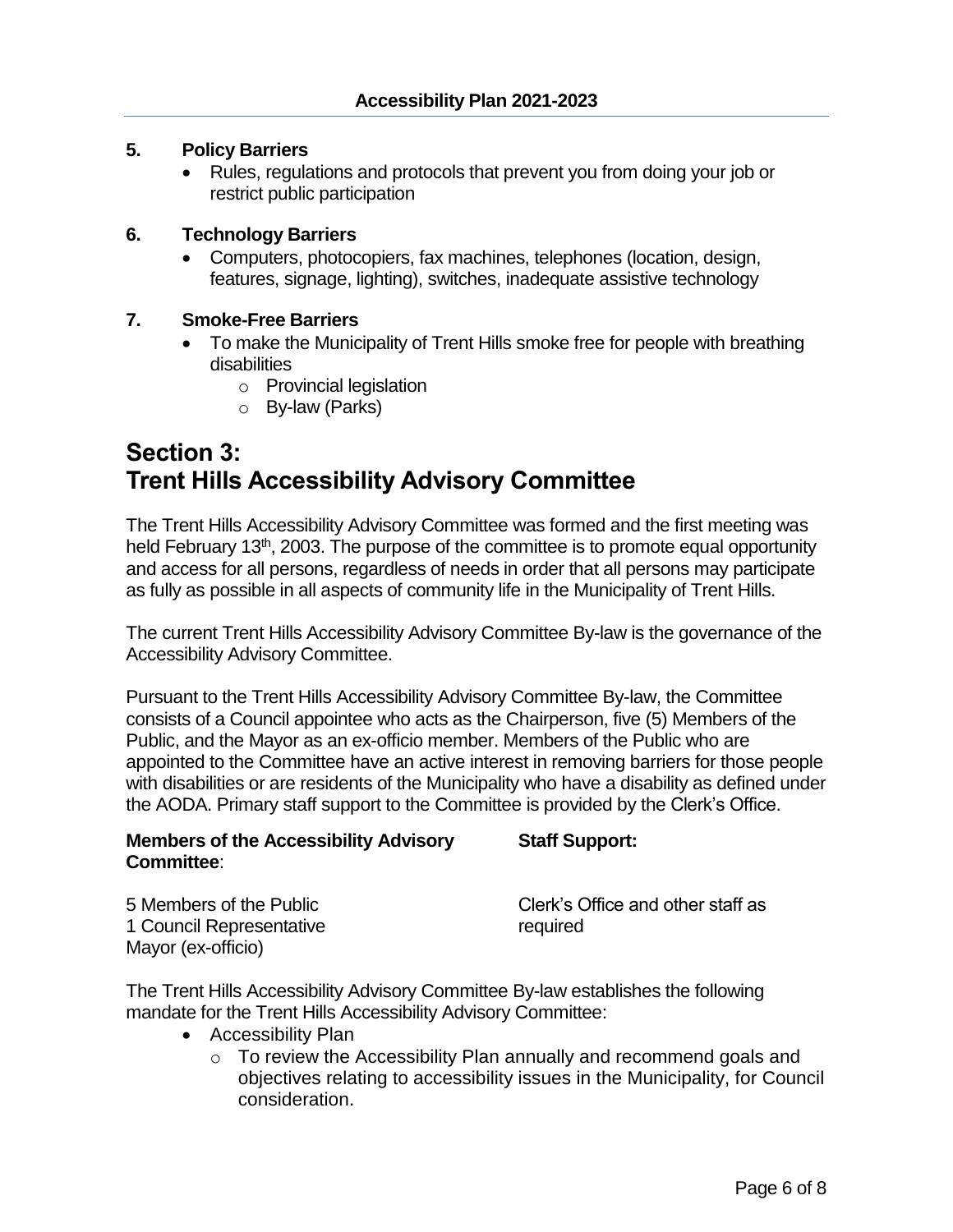- Accessibility Improvements Municipally-owned Facilities
	- o To consider requests and/or identify and make recommendations on accessibility improvements to municipally-owned facilities.
- Accessibility Improvement Plan
	- o To review applications under the Accessibility Improvement Plan and make recommendations on such applications, for Council consideration.
- Community Improvement Plan
	- o To review and comment on Community Improvement Plan applications related to accessibility improvements.
- Request of Chief Building Official
	- o At the discretion of the Chief Building Official, the Accessibility Advisory Committee be requested to comment on applicable applications and developments.

The Trent Hills Accessibility Advisory Committee shall endeavor to meet at least twice per year, in April and October.

The Municipality of Trent Hills Procedural By-law shall govern the proceedings and activities of the Trent Hills Accessibility Advisory Committee.

### **Section 4: Communication of Committee Recommendations**

Per the Trent Hills Accessibility Advisory Committee By-law, the Trent Hills Accessibility Advisory Committee acts as an advisory body to Council. All recommendations shall be forward to Council for consideration.

Where a recommendation to Council exists, the forwarding process is done formally through the communication of the Minutes of Accessibility Advisory Committee in an upcoming Council Agenda.

The recommendation is brought forward as a stand-alone item for consideration by Council.

Upon Council's rendering of a decision on the Committee recommendation, the Council recommendation is communicated in a like manner to the Accessibility Advisory Committee.

Council's decision is included on an upcoming Committee Agenda as a stand-alone item to be received for information only.